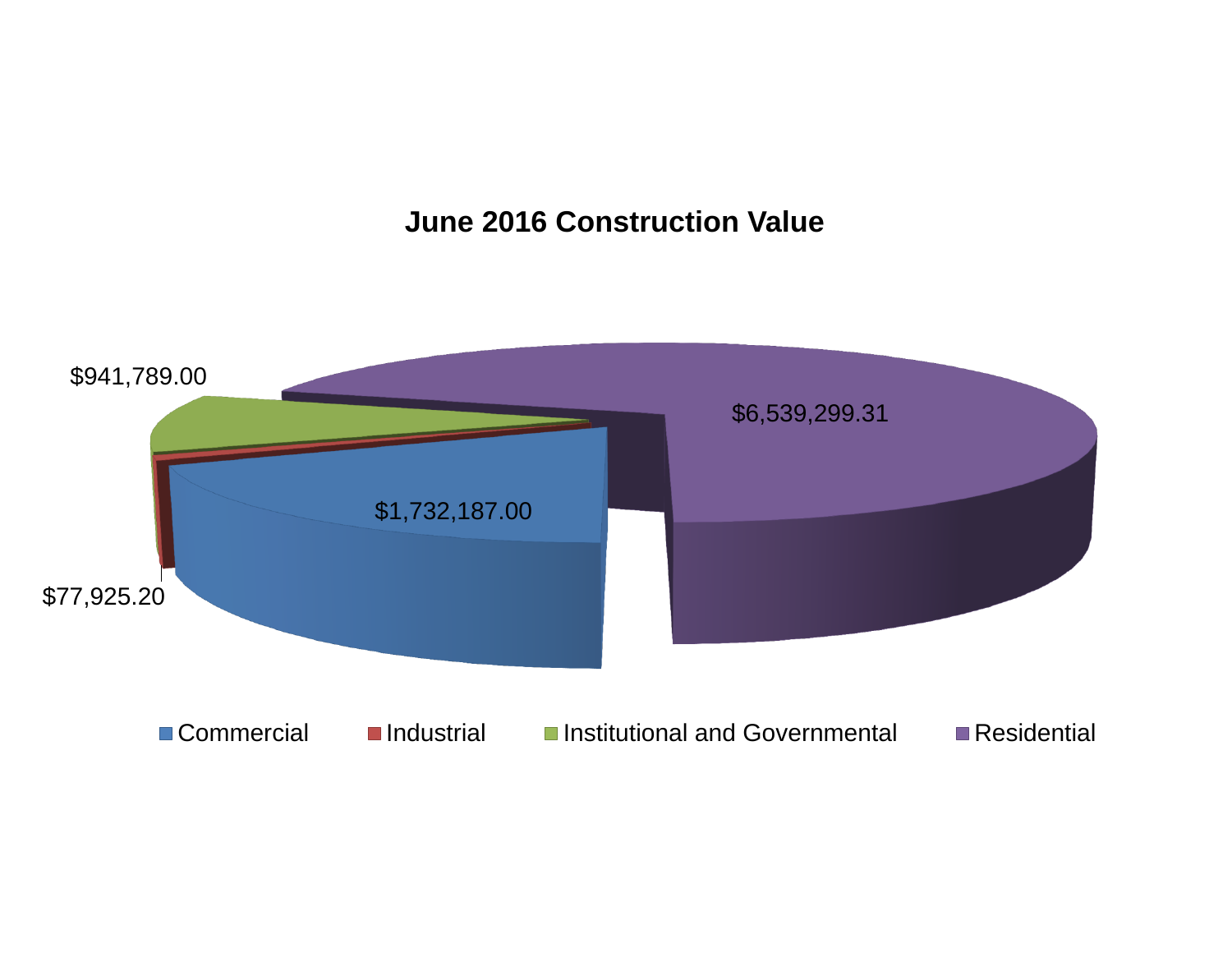

**Community Development and Enterprise Services Building Division**

**Tel: (705) 759-5410Fax: (705) 541-7165**

### **BUILDING PERMITS SUMMARY 2016/06/01 to 2016/06/30**

| <b>Num</b><br><b>Building Type</b><br>Num of<br>of<br><b>Permits</b><br><b>Units</b> | <b>Value of Work</b> | <b>Num</b><br>of | Num of         |                      | <b>Num</b>         |                          |                      |
|--------------------------------------------------------------------------------------|----------------------|------------------|----------------|----------------------|--------------------|--------------------------|----------------------|
|                                                                                      |                      | <b>Units</b>     | <b>Permits</b> | <b>Value of Work</b> | of<br><b>Units</b> | Num of<br><b>Permits</b> | <b>Value of Work</b> |
| <b>Commercial</b>                                                                    |                      |                  |                |                      |                    |                          |                      |
| 0<br>$\mathbf 0$<br>Convention center,<br>exhibition building                        | \$0.00               | $\mathbf 0$      | $\mathbf 1$    | \$22,000.00          | $\pmb{0}$          | $\mathbf{1}$             | \$22,000.00          |
| Indoor recreational<br>0<br>$\mathbf 0$<br>building                                  | \$0.00               | $\mathbf 0$      | $\overline{2}$ | \$105,900.00         | $\mathbf 0$        | $\overline{2}$           | \$105,900.00         |
| 0<br>Office building<br>$\mathbf 0$                                                  | \$0.00               | $\mathbf 0$      | 5              | \$758,900.00         | $\mathbf 0$        | 5                        | \$758,900.00         |
| $\mathbf 0$<br>$\pmb{0}$<br>Retail and wholesale<br>outlets                          | \$0.00               | $\pmb{0}$        | 4              | \$455,000.00         | $\pmb{0}$          | $\overline{\mathbf{4}}$  | \$455,000.00         |
| 0<br>Retail complex<br>$\mathbf 0$                                                   | \$0.00               | $\mathbf 0$      | 3              | \$390,387.00         | $\mathbf 0$        | 3                        | \$390,387.00         |
| Total:<br>$\mathbf 0$<br>$\mathbf 0$                                                 | \$0.00               | $\mathbf 0$      | 15             | \$1,732,187.00       | $\mathbf 0$        | 15                       | \$1,732,187.00       |
| <b>Industrial</b><br>0<br>$\mathbf 0$<br>Primary industry<br>building                | \$0.00               | $\pmb{0}$        | $\overline{2}$ | \$13,922.00          | $\pmb{0}$          | $\overline{2}$           | \$13,922.00          |
| Transportation<br>0<br>$\mathbf 0$<br>terminal                                       | \$0.00               | $\mathbf 0$      | $\mathbf{1}$   | \$64,003.20          | $\mathbf 0$        | $\mathbf{1}$             | \$64,003.20          |
| <b>Total:</b><br>$\mathbf 0$<br>$\mathbf 0$                                          | \$0.00               | $\mathbf 0$      | $\mathbf{3}$   | \$77,925.20          | $\mathbf 0$        | 3                        | \$77,925.20          |
| <b>Institutional and Governmental</b>                                                |                      |                  |                |                      |                    |                          |                      |
| 0<br>$\mathbf 0$<br>Day care, nursing<br>home, rest home,<br>home for the bl         | \$0.00               | $\mathbf 0$      | $\mathbf 1$    | \$20,000.00          | $\mathbf 0$        | $\mathbf{1}$             | \$20,000.00          |
| 0<br>$\mathbf 0$<br>Elementary school,<br>kindergarten                               | \$0.00               | $\mathbf 0$      | $\mathbf{1}$   | \$287,900.00         | $\pmb{0}$          | $\mathbf{1}$             | \$287,900.00         |
| $\mathbf 0$<br>Government legislative<br>0<br>and administration<br>building         | \$0.00               | $\mathbf 0$      | $\overline{2}$ | \$259,900.00         | $\mathbf 0$        | $\overline{2}$           | \$259,900.00         |
| 0<br>$\pmb{0}$<br>University                                                         | \$0.00               | $\mathbf 0$      | $\mathbf{1}$   | \$373,989.00         | $\pmb{0}$          | $\mathbf{1}$             | \$373,989.00         |
| $\mathbf 0$<br><b>Total:</b><br>0                                                    | \$0.00               | $\mathbf 0$      | 5              | \$941,789.00         | $\mathbf 0$        | 5                        | \$941,789.00         |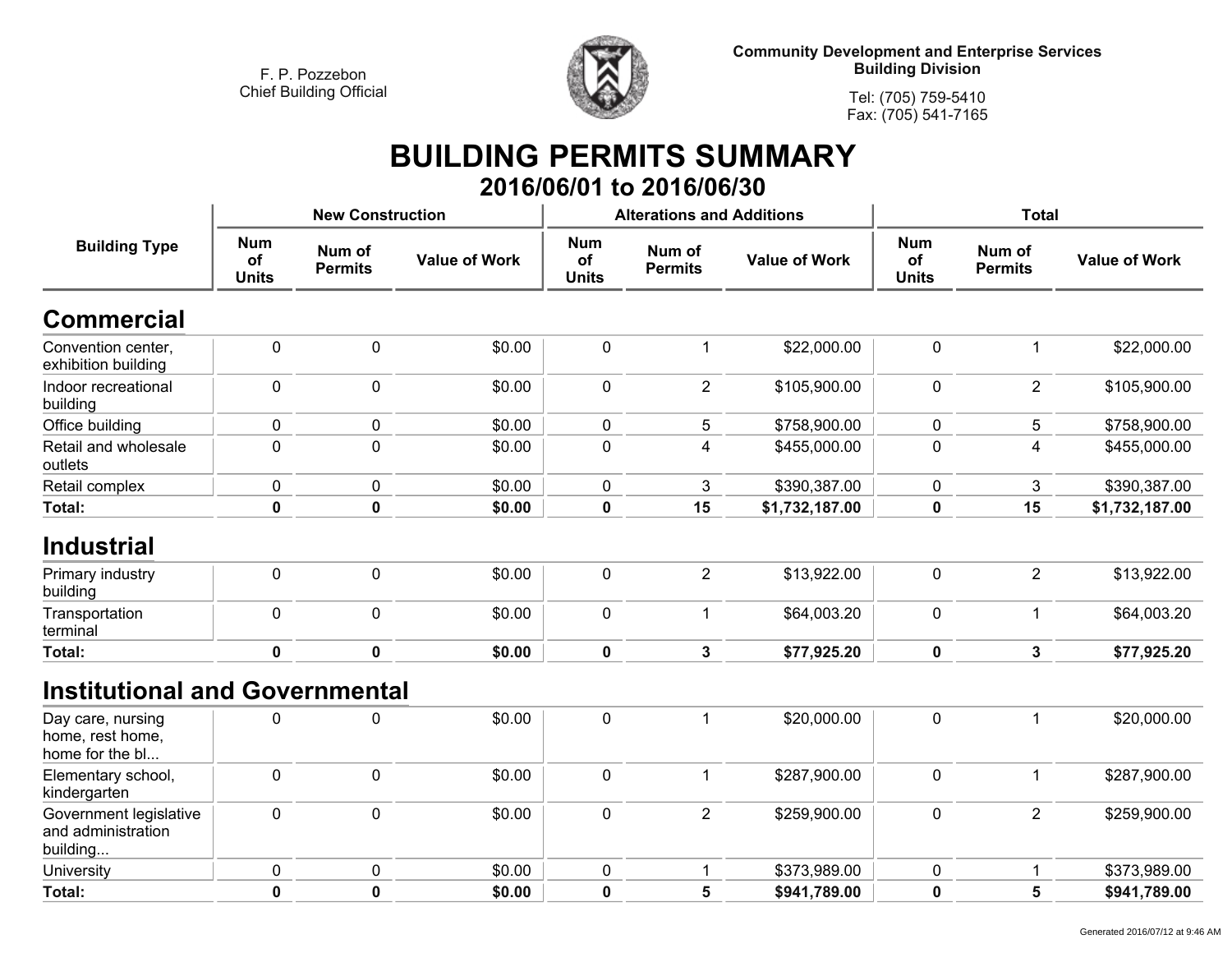#### **Residential**

| <b>Grand Total:</b>                                      | 19 | 11 | \$4,755,000.00 | 0 | 200 | \$4,536,200.51 | 19 | 211 | \$9,291,200.51 |
|----------------------------------------------------------|----|----|----------------|---|-----|----------------|----|-----|----------------|
| Total:                                                   | 19 | 11 | \$4,755,000.00 | 0 | 177 | \$1,784,299.31 | 19 | 188 | \$6,539,299.31 |
| Single House                                             |    |    | \$3,605,000.00 |   | 171 | \$1,528,160.74 |    | 180 | \$5,133,160.74 |
| Semi-Detached or<br>Double (side by side),<br>single-att |    |    | \$0.00         |   |     | \$1,500.00     |    |     | \$1,500.00     |
| Row House                                                | 10 |    | \$1,150,000.00 |   |     | \$938.57       | 10 |     | \$1,150,938.57 |
| Apartment                                                |    |    | \$0.00         |   | 4   | \$253,700.00   |    |     | \$253,700.00   |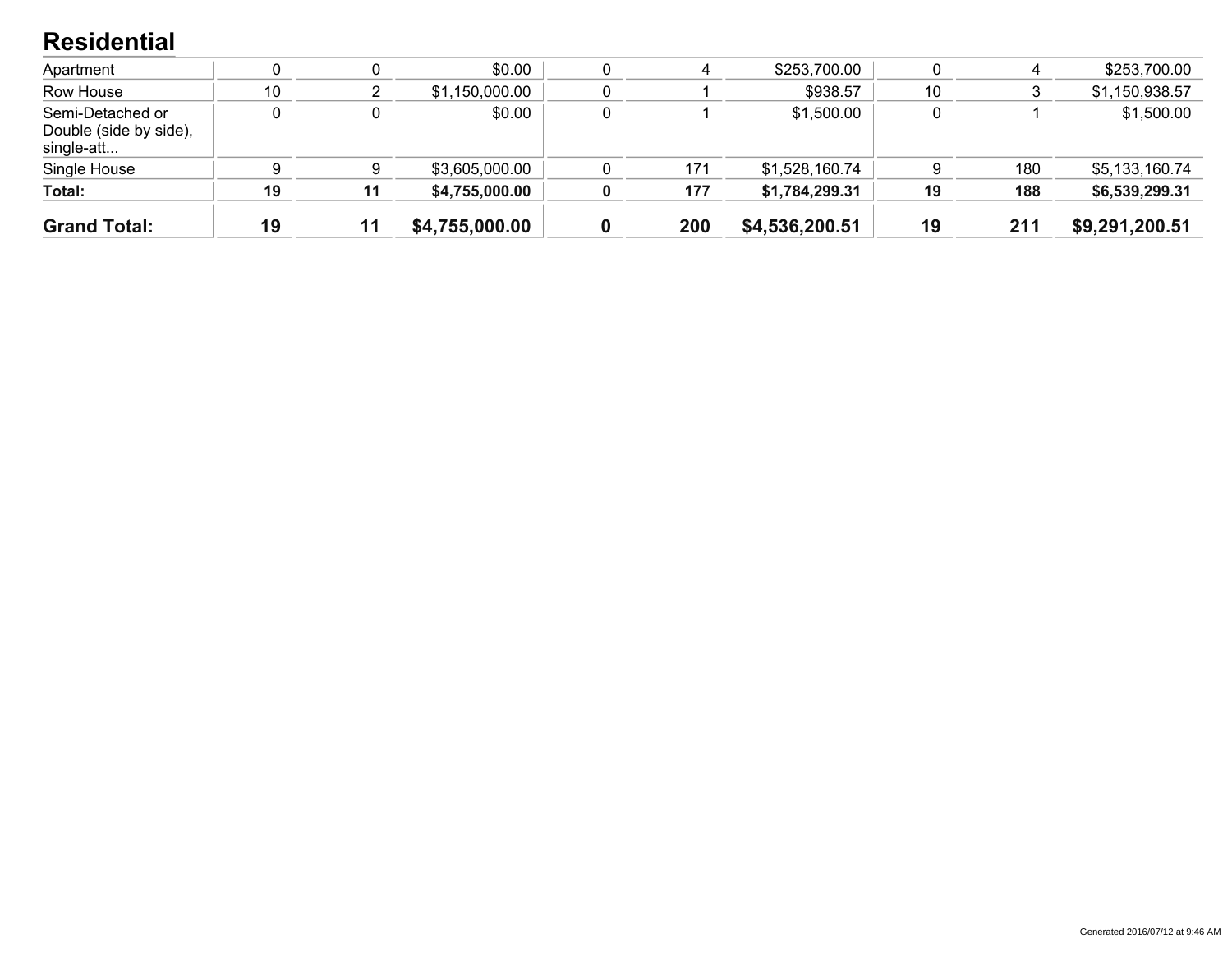

**Community Development and Enterprise Services Building Division**

**Tel: (705) 759-5410Fax: (705) 541-7165**

# **DEMOLITION PERMITS SUMMARY 2016/06/01 to 2016/06/30**

| <b>Building</b><br>Type |                        | <b>New Construction</b>  |                                |                        | <b>Alterations and Additions</b> |                      | <b>Total</b>           |                          |                      |
|-------------------------|------------------------|--------------------------|--------------------------------|------------------------|----------------------------------|----------------------|------------------------|--------------------------|----------------------|
|                         | Num of<br><b>Units</b> | Num of<br><b>Permits</b> | <b>Value of</b><br><b>Work</b> | Num of<br><b>Units</b> | Num of<br><b>Permits</b>         | <b>Value of Work</b> | Num of<br><b>Units</b> | Num of<br><b>Permits</b> | <b>Value of Work</b> |
| <b>Residential</b>      |                        |                          |                                |                        |                                  |                      |                        |                          |                      |
| Single House            |                        |                          | \$0.00                         | $-2$                   | 10                               | \$27,500.00          | $-2$                   | 10                       | \$27,500.00          |
| Total:                  |                        | 0                        | \$0.00                         | $-2$                   | 10                               | \$27,500.00          | $-2$                   | 10                       | \$27,500.00          |
| Grand<br>Total:         | 0                      | 0                        | \$0.00                         | $-2$                   | 10                               | \$27,500.00          | $-2$                   | 10                       | \$27,500.00          |